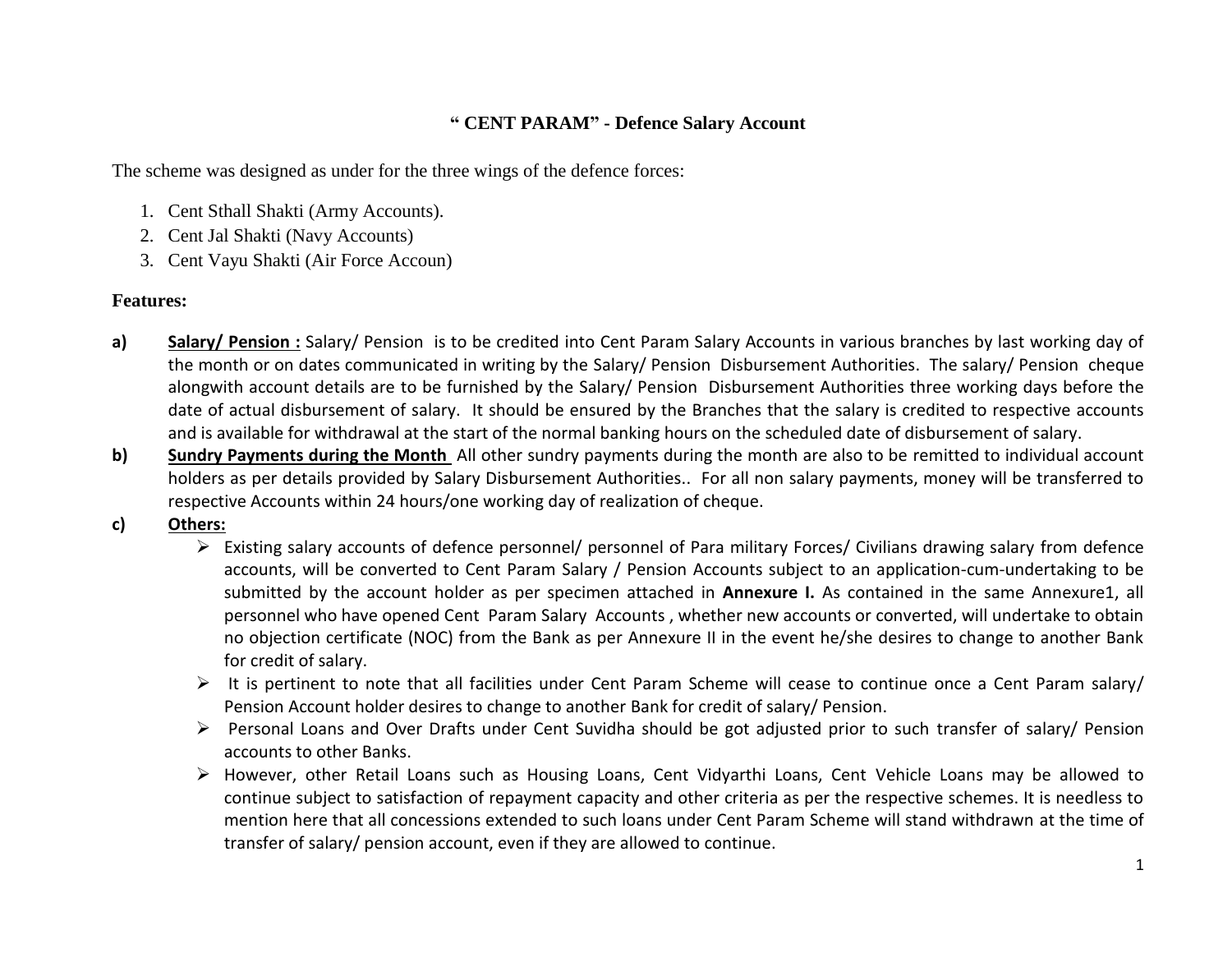## **d) Salary Package under Cent Param Salary Accounts :**

| Eligibility                      | PBORs(Personnel below      | Lts., to Majors                                                                                      | Lt Cols to Cols            | Brigadiers and above       |
|----------------------------------|----------------------------|------------------------------------------------------------------------------------------------------|----------------------------|----------------------------|
| (Army)                           | the rank of Officers)      |                                                                                                      |                            |                            |
| Eligibility                      | <b>PBORs</b>               | Midshipman, to Lt. Cdr.                                                                              | Cdr to Captain             | Commodore and above        |
| (Navy)                           |                            |                                                                                                      |                            |                            |
| Eligibility                      | <b>PBORs</b>               | Flying Officer to Sqn Ldr.                                                                           | Cdr<br>Wing<br>Group<br>to | Commodore<br>Air<br>and    |
| (Air Force)                      |                            |                                                                                                      | Captain                    | above                      |
| Eligibility                      | <b>PBORs</b>               | Commdnt.<br>To<br>Dy.<br>Asstt.                                                                      | Commandant(JG)<br>to       | DIG and above              |
| (Coast Guards)                   |                            | Commndt.                                                                                             | Commandant                 |                            |
|                                  |                            | (Note: Categories of other Para Military Forces etc. under the scheme will be notified subsequently) |                            |                            |
| <b>Account</b><br>opening        | Nil                        | Nil                                                                                                  | Nil                        | Nil                        |
| charges                          |                            |                                                                                                      |                            |                            |
| <b>Minimum</b><br><b>Balance</b> | <b>NIL</b>                 | <b>NIL</b>                                                                                           | <b>NIL</b>                 | <b>NIL</b>                 |
| Requirement/                     |                            |                                                                                                      |                            |                            |
| <b>Maintenance</b>               |                            |                                                                                                      |                            |                            |
| <b>Charges</b>                   |                            |                                                                                                      |                            |                            |
| Lifetime<br><b>Unique</b>        | Available<br>all<br>across | Available across all Branches.                                                                       | Available<br>all<br>across | Available<br>all<br>across |
| <b>Account Number</b>            | Branches.<br>Convertible   | Convertible<br>to<br>pension                                                                         | Branches. Convertible to   | Branches.<br>Convertible   |
|                                  | to pension account on      | account on retirement.                                                                               | pension<br>account<br>on   | to pension account on      |
|                                  | retirement.                |                                                                                                      | retirement.                | retirement.                |
| credit<br><b>Direct</b><br>οf    | On pre determined          | On pre determined date                                                                               | On pre determined date     | On pre determined date     |
| salary                           | date                       |                                                                                                      |                            |                            |
|                                  |                            |                                                                                                      |                            |                            |
| the<br><b>Access</b><br>to       | Through any Branch of      | Through any Branch of the                                                                            | Through any Branch of      | Through any Branch of      |
| account                          | the Bank and ATMs/         | Bank and ATMs/ Tele/Mobile                                                                           | the Bank and ATMs/         | the Bank and ATMs/         |
|                                  | Tele/Mobile Banking.       | Banking.                                                                                             | Tele/Mobile Banking.       | Tele/Mobile Banking.       |
|                                  | Flexibility to             | Flexibility to                                                                                       | Flexibility to             | Flexibility to             |
|                                  | Withdraw/Deposit/          | Withdraw/Deposit/                                                                                    | Withdraw/Deposit/          | Withdraw/Deposit/          |
|                                  | Transfer from any          | Transfer from                                                                                        | Transfer from any Branch   | <b>Transfer from</b>       |
|                                  |                            |                                                                                                      |                            |                            |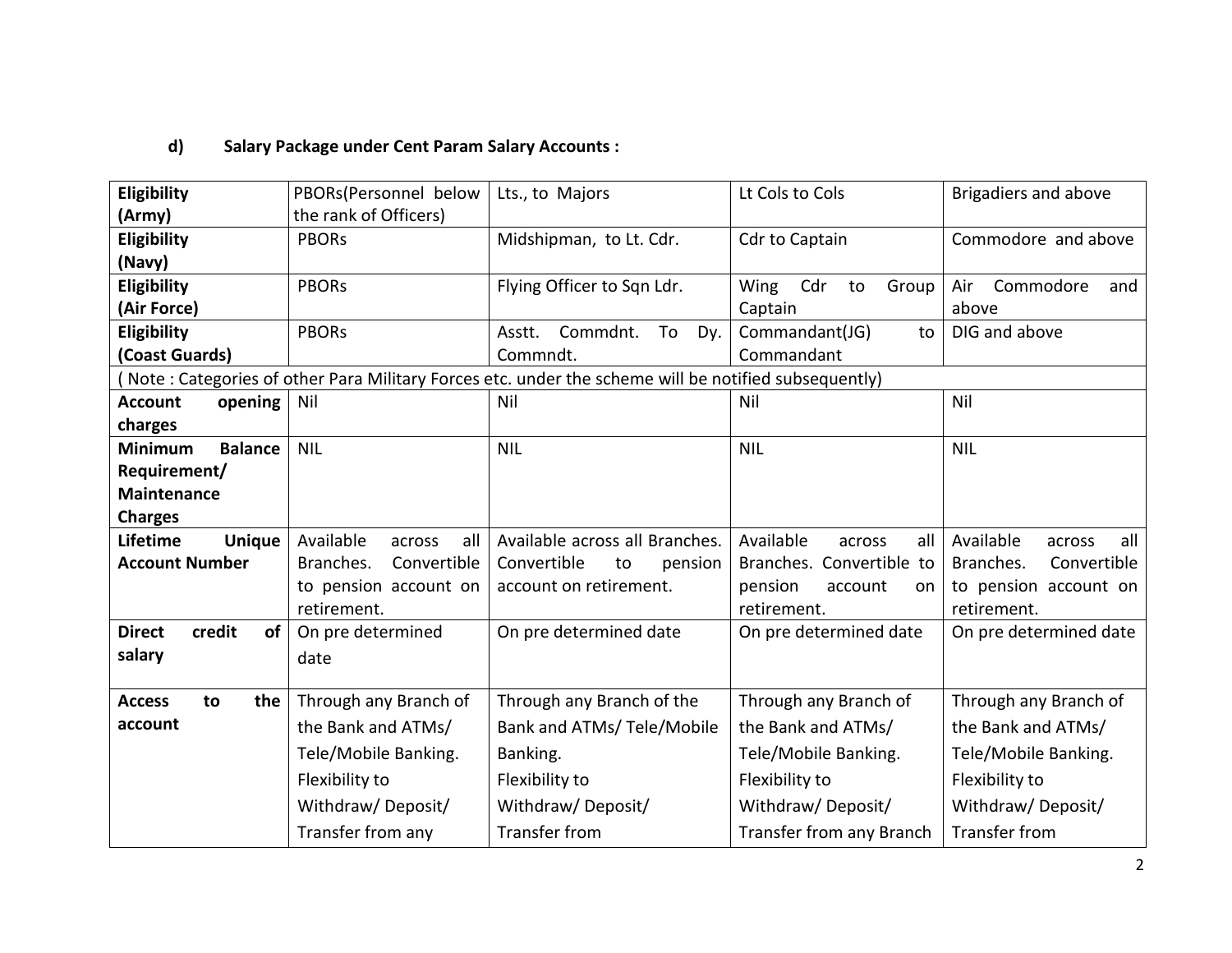|                              | Branch in India.         | any Branch in India.            | in India.                    | any Branch in India.            |
|------------------------------|--------------------------|---------------------------------|------------------------------|---------------------------------|
| Internet/Tele/Mobil          | Free along with<br>$e-$  | Free along with                 | Free along with e-           | Free along with                 |
| e Banking/SMS Alert          | account statement.       | e- account statement.           | account statement            | e- account statement.           |
| Joint<br><b>Account</b>      | With spouse/ any other   | With<br>spouse/<br>other<br>any | With spouse/ any other       | With spouse/ any other          |
| <b>Facility</b>              | family<br>member with    | family member with either or    | family<br>with<br>member     | family<br>member<br>with        |
|                              | either<br>survivor<br>or | survivor facility.              | either or survivor facility. | either<br>survivor<br><b>or</b> |
|                              | facility.                |                                 |                              | facility.                       |
| <b>PAN Card</b>              | Bank to<br>arrange for   | Bank to arrange for applying    | Bank to<br>arrange<br>for    | Bank to arrange for             |
|                              | applying for PAN Card,   | for PAN Card, wherever          | applying for PAN Card,       | applying for PAN Card,          |
|                              | wherever<br>required     | (PAN<br>Card<br>required        | wherever required (PAN       | wherever required (PAN          |
|                              | (PAN Card application    | application fee prescribed      | application<br>Card<br>fee   | application<br>Card<br>fee      |
|                              | fee prescribed           | by IT Deptt., subject to        | prescribed by IT Deptt.,     | prescribed by IT Deptt.,        |
|                              | by IT Deptt., subject to | maximum of Rs. 75/- per PAN     | subject to maximum of        | subject to maximum of           |
|                              | maximum of Rs. 75/-      | Card)                           | Rs. 75/- per PAN Card)       | Rs. 75/- per PAN Card)          |
|                              | per PAN Card)            |                                 |                              |                                 |
| Instant Credit of PF         | Available                | Available                       | Available                    | Available                       |
| cheques                      |                          |                                 |                              |                                 |
| <b>Facility for Standing</b> | Free                     | Free                            | Free                         | Free                            |
| <b>Instructions</b>          |                          |                                 |                              |                                 |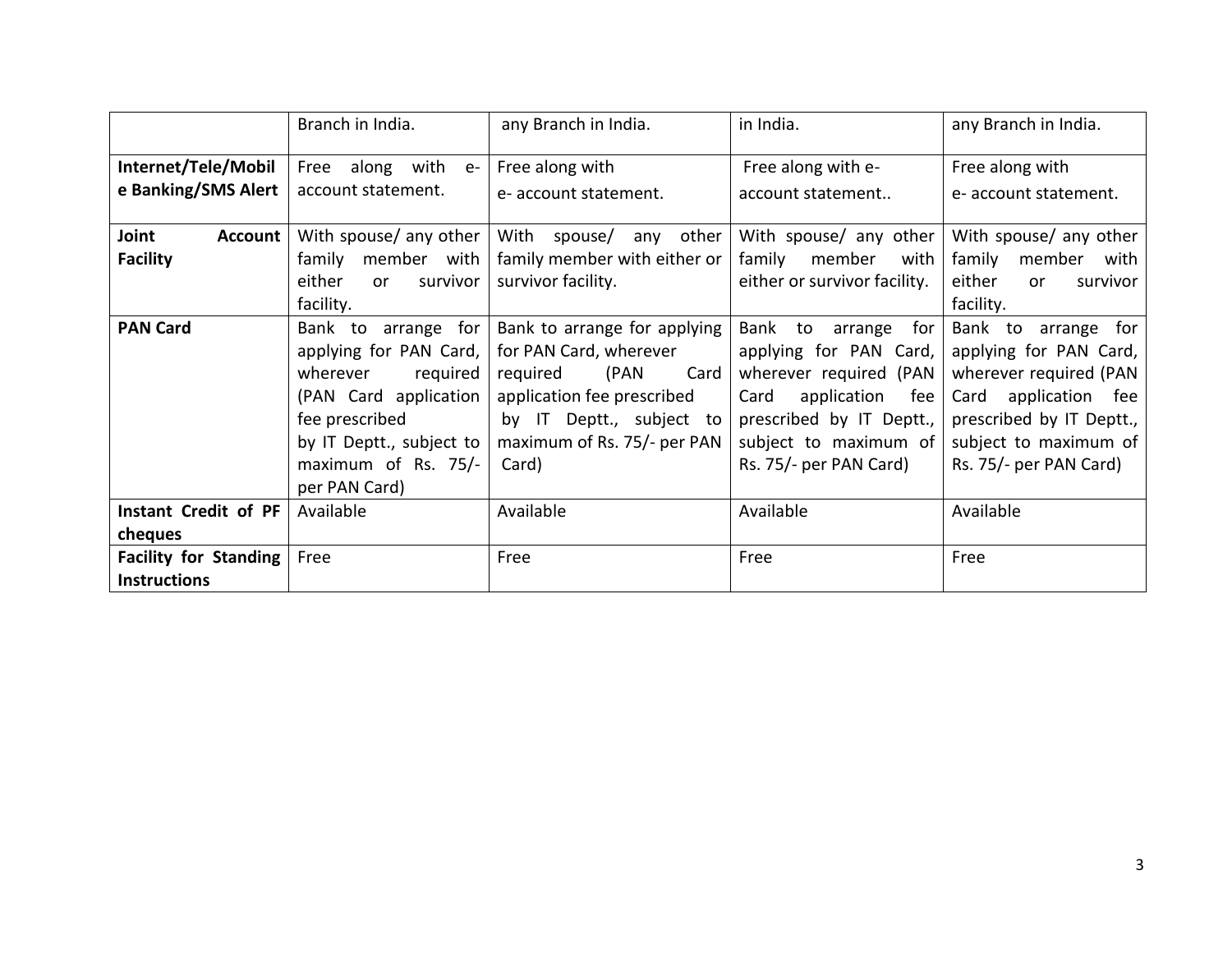| <b>Credit Card</b> | Free.                     | Free.                       | Free.                     | Free.                   |
|--------------------|---------------------------|-----------------------------|---------------------------|-------------------------|
|                    | Unlimited number of       | Unlimited                   | Unlimited<br>number<br>of | Unlimited number of     |
|                    | transactions. Domestic    | number of transactions.     | transactions.             | transactions.           |
|                    | Silver Credit Card.       | International               | International<br>Platinum | International Titanium  |
|                    |                           |                             |                           |                         |
|                    |                           | <b>Gold Credit</b>          | Credit Card. (Mastercard  | Debit Card. (Mastercard |
|                    |                           | Card.                       | or Visa)                  | or Visa)                |
|                    |                           | (Mastercard or Visa)        |                           |                         |
|                    |                           |                             | No annual maintenance     | No annual maintenance   |
|                    | No annual Maintenance     | annual<br>maintenance<br>No | charges.                  | charges.                |
|                    | charges.                  | Charges                     | Add on card for spouse    | Add on card for spouse  |
|                    | Add on card for spouse    | Add on card for spouse free | free of cost for joint    | free of cost for joint  |
|                    | free of cost for joint    | of cost for joint account   | account holder.           | account holder.         |
|                    | account holder.           | holder.                     | Not Applicable.           | Not Applicable.         |
|                    | One extra Add<br>on       | Not applicable.             |                           |                         |
|                    | for<br>Card<br>Credit     |                             |                           |                         |
|                    | dependent<br>parents      |                             |                           |                         |
|                    | even if he/she is not a   |                             |                           |                         |
|                    | joint account holder.     |                             |                           |                         |
|                    | (undertaking<br>to<br>be  |                             |                           |                         |
|                    | obtained that it will be  |                             |                           |                         |
|                    | at principal account      |                             |                           |                         |
|                    | holders<br>risk<br>and    |                             |                           |                         |
|                    | responsibility)           |                             |                           |                         |
|                    |                           |                             |                           |                         |
|                    | <b>Not Available</b>      |                             |                           |                         |
|                    |                           |                             |                           |                         |
|                    |                           |                             |                           |                         |
|                    |                           |                             | Access to Clipper Lounges | Clipper<br>Access<br>to |
|                    |                           | Not Available               | Major<br>Airports,<br>in. | Major<br>Lounges<br>in  |
|                    |                           |                             | wherever available.       | Airports,<br>wherever   |
|                    | Zero Lost Card Liability. |                             |                           | available.              |
|                    |                           |                             | Zero Lost Card Liability. |                         |
|                    |                           |                             |                           |                         |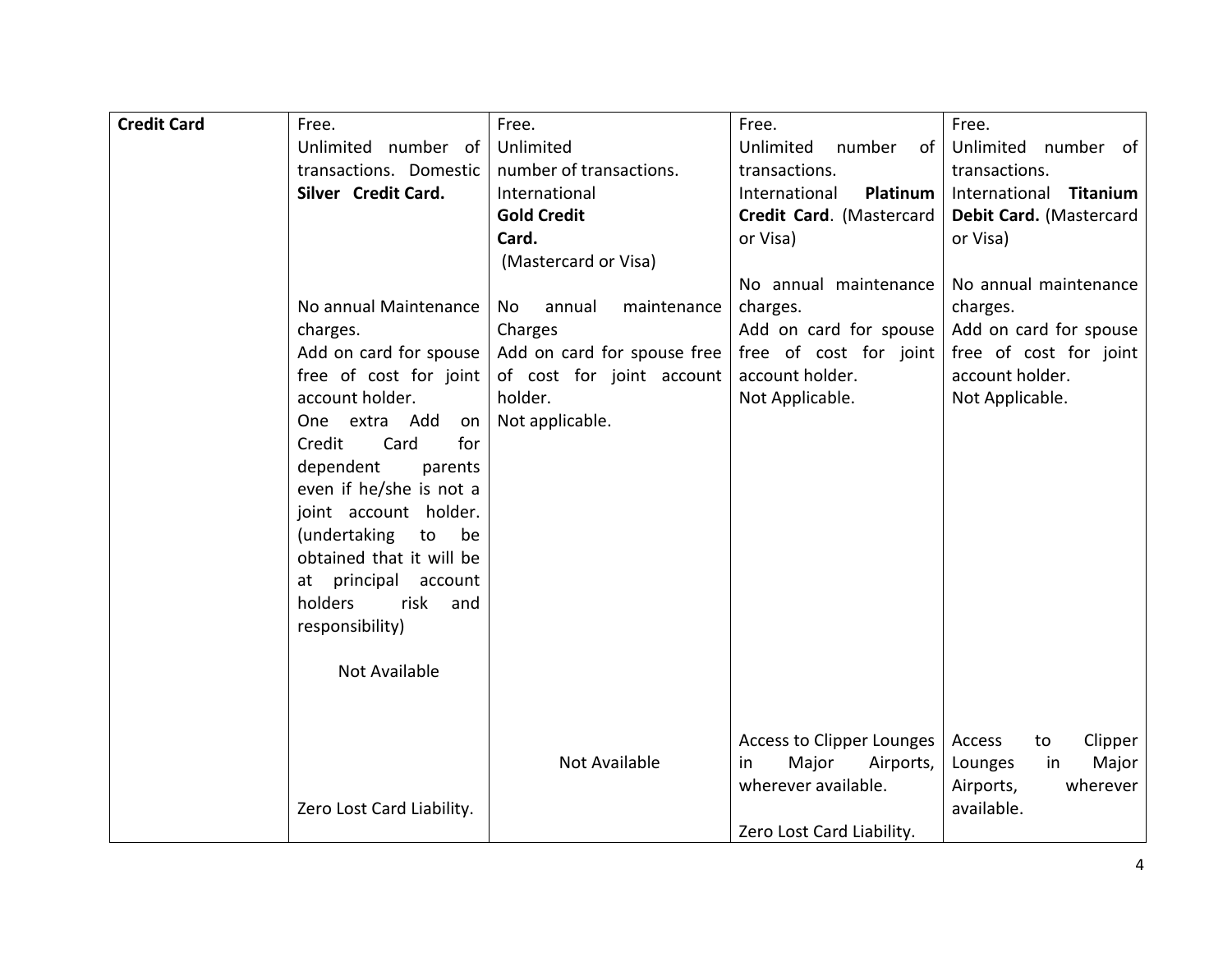|                            | Purchase protection up |                                                                                             |                              | Zero Lost Card Liability. |
|----------------------------|------------------------|---------------------------------------------------------------------------------------------|------------------------------|---------------------------|
|                            | to Rs. 5000.           |                                                                                             | Purchase protection up       |                           |
|                            |                        | Zero Lost Card Liability.                                                                   | to Rs. 5000.                 | Purchase protection up    |
|                            | Waiver<br>of<br>Fuel   |                                                                                             |                              | to Rs. 5000.              |
|                            | Surcharge.             | Purchase protection up to Rs.                                                               | Waiver of Fuel Surcharge.    |                           |
|                            |                        | 5000.                                                                                       |                              | Waiver<br>of<br>Fuel      |
|                            | Rs 2.5 lacs personal   |                                                                                             | personal<br>Rs<br>10<br>lacs | Surcharge.                |
|                            | accident<br>insurance  |                                                                                             | accident Insurance cover     |                           |
|                            | cover including Add on | Waiver of Fuel Surcharge.                                                                   | including Add on Cards       | Rs 10 lacs personal       |
|                            | Cards holders.         |                                                                                             | holders.                     | accident<br>Insurance     |
|                            |                        | Rs 5 lacs                                                                                   |                              | cover including Add on    |
|                            |                        | personal                                                                                    |                              | Cards holders.            |
|                            |                        | accident                                                                                    |                              |                           |
|                            |                        | including<br>insurance<br>cover                                                             |                              |                           |
|                            |                        | Add on Cards holders.                                                                       |                              |                           |
|                            |                        |                                                                                             |                              |                           |
|                            |                        |                                                                                             |                              |                           |
|                            |                        |                                                                                             |                              |                           |
|                            |                        |                                                                                             |                              |                           |
|                            |                        |                                                                                             |                              |                           |
|                            |                        |                                                                                             |                              |                           |
|                            |                        |                                                                                             |                              |                           |
| <b>ATM /Debit Card</b>     |                        | Free ATM/Debit Card on opening of Cent Param account.                                       |                              |                           |
|                            |                        | Free supplementary ATM/Debit Card for joint account holder.                                 |                              |                           |
| <b>Transactions at ATM</b> |                        | Any number of transactions subject to a maximum limit of Rs 40000/- per day at CBI ATMs.    |                              |                           |
|                            |                        | Free at all ATMs of other Banks, subject to RBI regulations as applicable from time to time |                              |                           |
|                            |                        | (Currently 5 transactions per month with other Bank ATMs).                                  |                              |                           |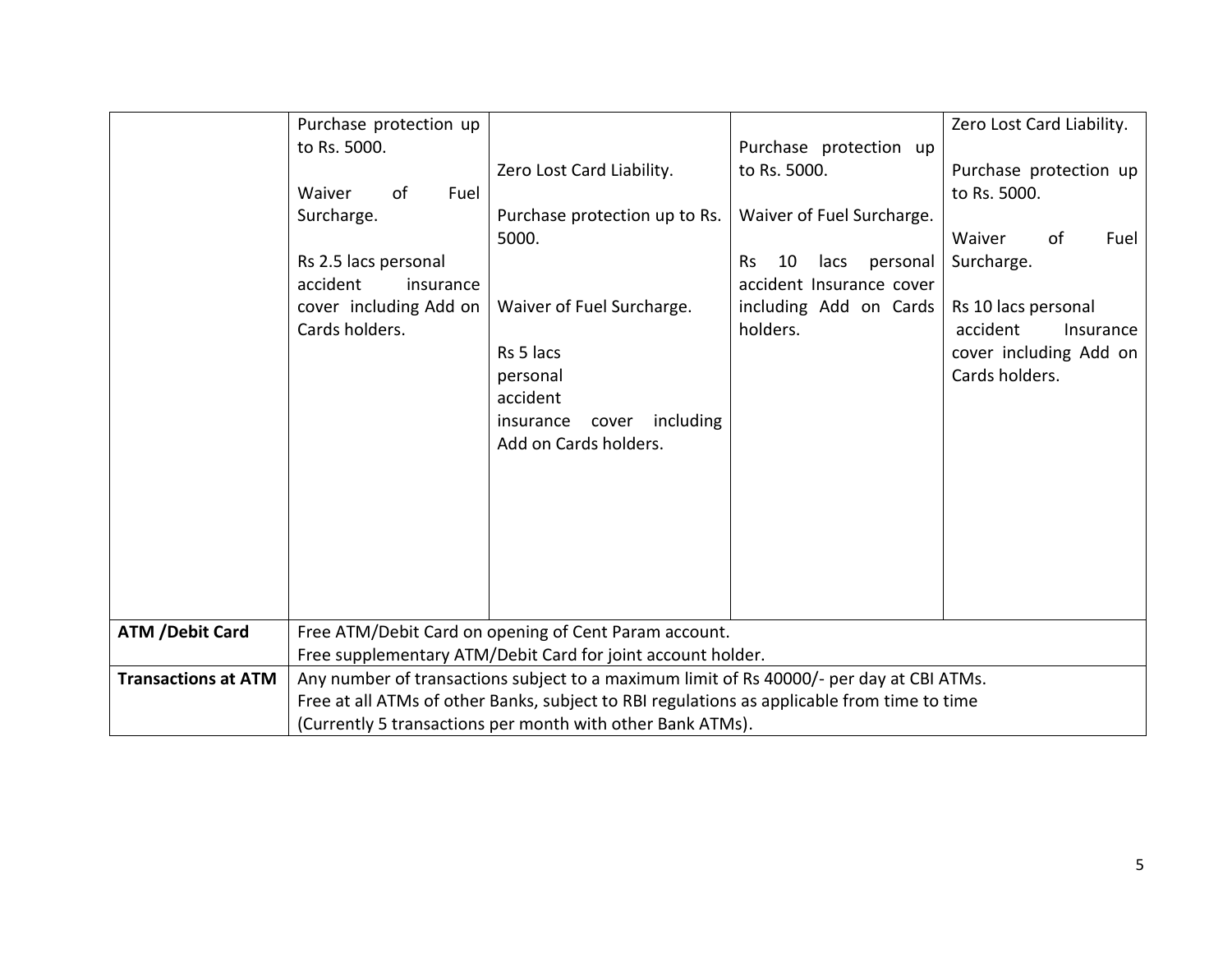| <b>Core</b><br><b>Power</b>              | for<br>Param<br>Free<br>Cent    | Free for Cent Param            | Free for Cent<br>Param          | Free<br>for Cent<br>Param       |
|------------------------------------------|---------------------------------|--------------------------------|---------------------------------|---------------------------------|
| a)Transactions<br>at                     | account holder and for the      | account holder and for         | account holder and for          | account holder and for          |
| <b>Non-home branches</b>                 | beneficiary.                    | the beneficiary.               | the beneficiary.                | the beneficiary.                |
| b)Transfer of funds                      | Free third party withdrawal     | third<br>Free<br>party         | third<br>Free<br>party          | third<br>Free<br>party          |
| between<br><b>CBI</b>                    | up to Rs. 50,000 at             | withdrawal up to Rs.           | withdrawal<br>to Rs.<br>up      | withdrawal<br>to Rs.<br>up      |
| branches                                 | non home Branches.              | 50,000 at                      | 50,000 at<br>non<br>home        | 50,000 at<br>home<br>non        |
|                                          |                                 | non home Branches.             | Branches.                       | Branches.                       |
|                                          |                                 |                                |                                 |                                 |
|                                          |                                 |                                |                                 |                                 |
| credit<br>Instant<br>of                  | up to Rs 25,000/                | up to Rs 25,000/-              | up to Rs 25,000/                | up to Rs 25,000/-               |
| outstation cheques                       |                                 |                                |                                 |                                 |
| <b>Cheque Book</b>                       | Unlimited and free. (Except     | Unlimited<br>and<br>free.      | Unlimited<br>and<br>free.       | Unlimited<br>free.<br>and       |
|                                          | for bulk                        | (Except for bulk               | (Except for bulk                | (Except for bulk                |
|                                          | requirement<br>for<br>EMIs      | requirement for<br><b>EMIs</b> | requirement for<br><b>EMIs</b>  | requirement for<br><b>EMIs</b>  |
|                                          | payable<br>other<br>to          | payable<br>to<br>other         | payable<br>to<br>other          | payable<br>other<br>to          |
|                                          | banks/FIs/NBFCs)                | banks/FIs/NBFCs                | banks/FIs/NBFCs)                | banks/FIs/NBFCs)                |
|                                          |                                 |                                |                                 |                                 |
|                                          |                                 |                                |                                 |                                 |
| <b>Sale of Gold Coins</b>                | 25% concession                  | 25% concession in              | 25% concession in Bank's        | 25% concession in Bank's        |
|                                          | In Bank's Commission            | <b>Bank's Commission</b>       | Commission                      | Commission                      |
|                                          |                                 |                                |                                 |                                 |
| Multi City Cheques                       | <b>Cheque Leaf Charges: NIL</b> | Cheque Leaf Charges:           | <b>Cheque Leaf Charges: NIL</b> | <b>Cheque Leaf Charges: NIL</b> |
| (payable at par at all                   | <b>Payment Charges: NIL</b>     | <b>NIL</b>                     | <b>Payment Charges: NIL</b>     | <b>Payment Charges: NIL</b>     |
| <b>Branches</b> )                        |                                 | Payment Charges: NIL           |                                 |                                 |
| <b>Easy Overdraft (Cent</b>              | Rate of Interest - Base Rate    | Rate of Interest - Base        | Rate of Interest - Base         | Rate of Interest - Base         |
| Suvidha)<br>upto<br>$\overline{2}$       | +4% (presently Rs. 14.75%)      | Rate + 4% (presently Rs.       | Rate + 4% (presently Rs.        | Rate +4% (presently Rs.         |
| Month's Net salary,                      | (Subject to min residual        | 14.75%)                        | 14.75%)                         | 14.75%)                         |
| maximum<br><b>Rs.1.50</b>                | of<br>service<br>6<br>months,   | (Subject to min residual       | (Subject to min residual        | (Subject to min residual        |
| lakh.<br>(Refer                          | repayable in 6 equal            | service of 6 months,           | service of 6 months,            | service of 6 months,            |
| for<br>$\overline{2}$<br><b>Annexure</b> | Installments                    | repayable in 6 equal           | repayable in 6 equal            | repayable in 6 equal            |
| Specimen                                 | from next salaries.)            | installments from next         | installments                    | installments                    |
| application)                             |                                 | salaries.)                     | from next salaries.)            | from next salaries.)            |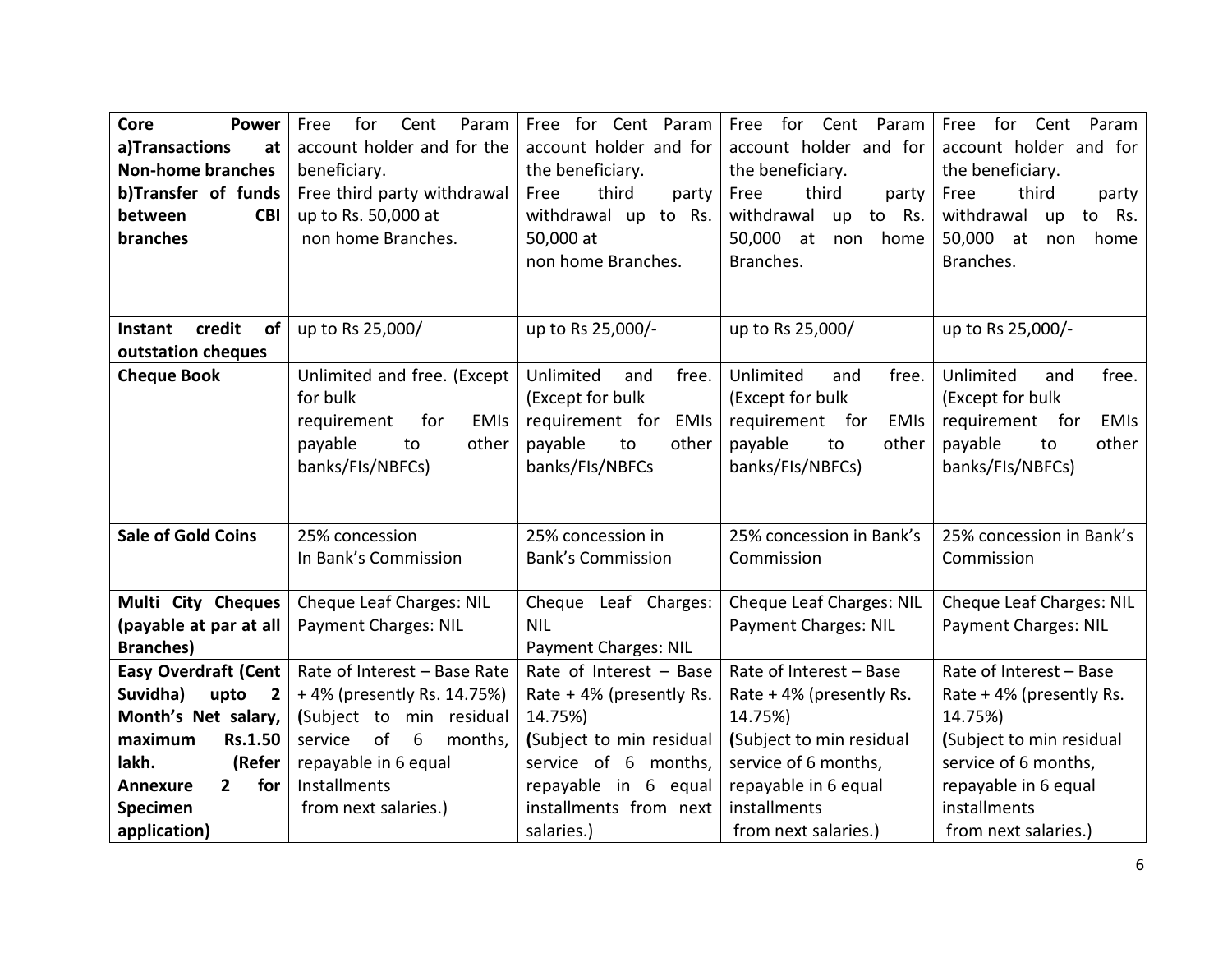| <b>Draft/Bankers</b>                   | Unlimited                                                                                                    | Unlimited | Unlimited | Unlimited |
|----------------------------------------|--------------------------------------------------------------------------------------------------------------|-----------|-----------|-----------|
| Cheque Issue -only if                  |                                                                                                              |           |           |           |
| issued<br>through                      |                                                                                                              |           |           |           |
| transfer from Cent                     |                                                                                                              |           |           |           |
| Param<br><b>Salary</b>                 |                                                                                                              |           |           |           |
| (Not<br>account.                       |                                                                                                              |           |           |           |
| applicable for cash                    |                                                                                                              |           |           |           |
| entries)                               |                                                                                                              |           |           |           |
| <b>Remittances</b><br>by               | Free                                                                                                         | Free      | Free      | Free      |
| <b>Nepali</b><br>Gorkha                |                                                                                                              |           |           |           |
| soldiers under Nepal                   |                                                                                                              |           |           |           |
| <b>Express Remittance</b>              |                                                                                                              |           |           |           |
| Scheme (NERS) and                      |                                                                                                              |           |           |           |
| Indo<br><b>Nepal</b>                   |                                                                                                              |           |           |           |
| <b>Remittance Scheme</b>               |                                                                                                              |           |           |           |
| (INRS)                                 |                                                                                                              |           |           |           |
|                                        |                                                                                                              |           |           |           |
|                                        |                                                                                                              |           |           |           |
|                                        |                                                                                                              |           |           |           |
| Remittance through<br><b>RTGS/NEFT</b> | Free                                                                                                         | Free      | Free      | Free      |
| Preferential                           | Available                                                                                                    | Available | Available | Available |
| allotment of Lockers                   |                                                                                                              |           |           |           |
| <b>Utility Bill Payments</b>           | Free of Cost (as per the present scheme)                                                                     |           |           |           |
| through Internet                       |                                                                                                              |           |           |           |
| Samriddhi  <br>Cent                    | Threshold Amount: Rs15,000                                                                                   |           |           |           |
| (Auto<br>Sweep                         | Fixed Deposits to be created for a minimum amount of Rs 10,000 (and in multiples of Rs 1,000) in any one     |           |           |           |
| Facility)                              | instance                                                                                                     |           |           |           |
| <b>Passbook</b>                        | Available for all accounts - Free updating at Non Home Branches                                              |           |           |           |
| Interest concession                    | 50 bps less than the card rate.                                                                              |           |           |           |
| on all Retail Loans                    |                                                                                                              |           |           |           |
| including.<br>Home                     | After completion of 5 years from the date of opening and maintaining the salary account further reduction of |           |           |           |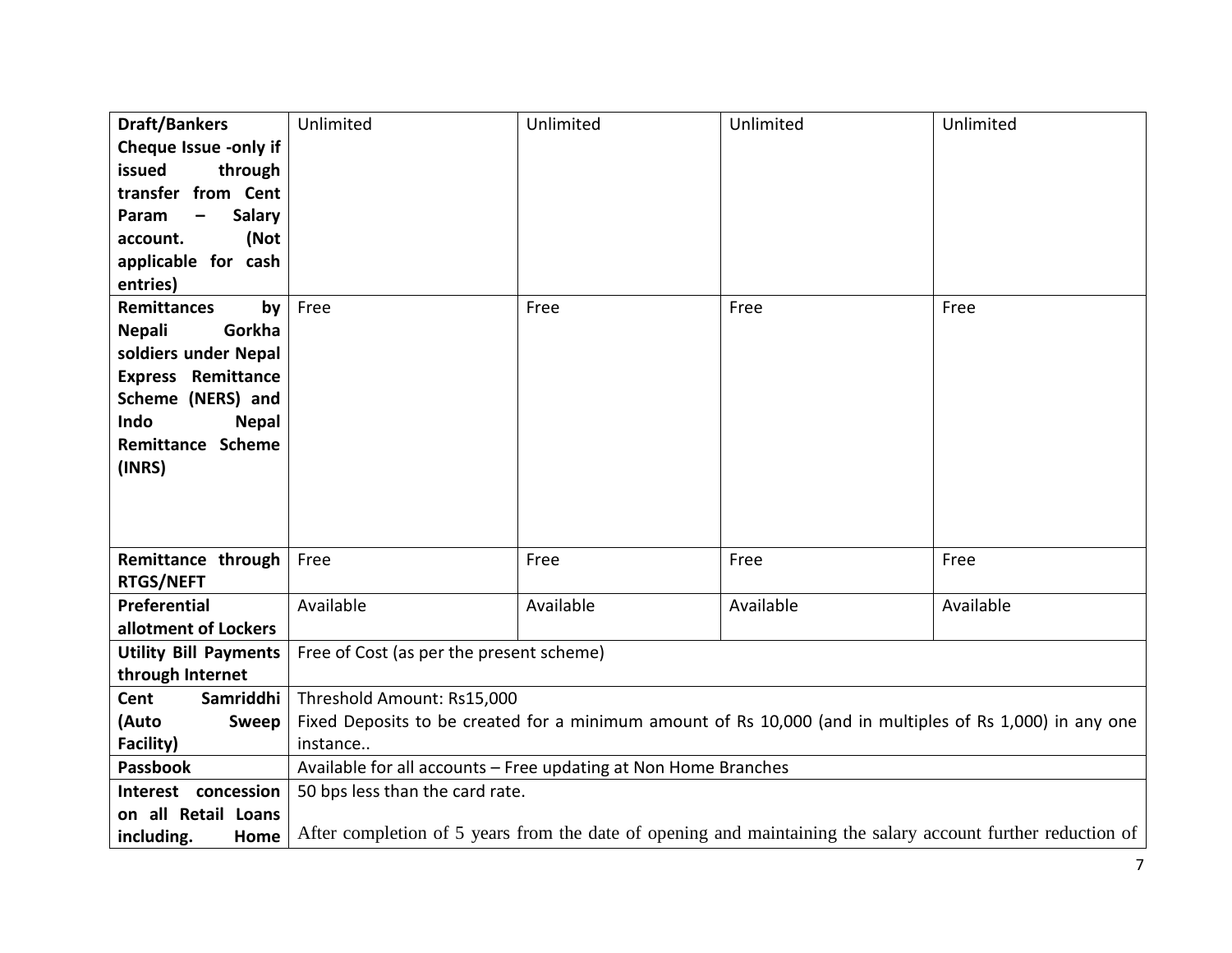| Loans, Car<br>Loans,          | 0.25% in interest rate allowed.                                                                                                      |                            |                                                                                                         |                         |
|-------------------------------|--------------------------------------------------------------------------------------------------------------------------------------|----------------------------|---------------------------------------------------------------------------------------------------------|-------------------------|
| <b>Education</b><br>Loans     |                                                                                                                                      |                            |                                                                                                         |                         |
| and Personal Loans            |                                                                                                                                      |                            |                                                                                                         |                         |
|                               | Both subject to Concessional rate not less than Base Rate of the Bank)                                                               |                            |                                                                                                         |                         |
| Fast<br><b>Track</b>          | Applicable to all Retail Loans applied for by Cent Param Account Holders.                                                            |                            |                                                                                                         |                         |
| Processing of Retail          |                                                                                                                                      |                            |                                                                                                         |                         |
| Loans                         |                                                                                                                                      |                            |                                                                                                         |                         |
|                               |                                                                                                                                      |                            |                                                                                                         |                         |
|                               |                                                                                                                                      |                            |                                                                                                         |                         |
| Processing<br>charges         | Waived                                                                                                                               | Waived                     | Waived                                                                                                  | Waived                  |
| on Retail loans               |                                                                                                                                      |                            |                                                                                                         |                         |
| <b>Cent Personal Loan</b>     | - Loans up to Rs. 2 lacs-                                                                                                            |                            |                                                                                                         |                         |
|                               | Interest at Base Rate + 2.25%                                                                                                        |                            |                                                                                                         |                         |
|                               | - Loans above Rs. 2 lacs and up to Rs. 5 lacs-                                                                                       |                            |                                                                                                         |                         |
|                               | Interest at Base Rate + 3.00%                                                                                                        |                            |                                                                                                         |                         |
|                               | - No security for Cent Param account holders                                                                                         |                            |                                                                                                         |                         |
|                               | - Repayable in 60 months subject to minimum residual service of 60 months.                                                           |                            |                                                                                                         |                         |
|                               |                                                                                                                                      |                            | (Interest concession @0.50% available subject to Concessional rate not less than Base Rate of the Bank) |                         |
|                               | Cent Personal Loan - will be sanctioned solely at the discretion of the Bank and will be subject to the fulfillment of conditions as |                            |                                                                                                         |                         |
| Eligibility<br>for $ $        | laid down by the Bank from time to time.<br>From the date of joining service OR date of confirmation of service                      |                            |                                                                                                         |                         |
| Housing loans and             | (If applicable).                                                                                                                     |                            |                                                                                                         |                         |
| <b>Vehicle Loans</b>          |                                                                                                                                      |                            |                                                                                                         |                         |
| for<br><b>Housing</b><br>loan | Interest<br>Rate<br>at<br>Base                                                                                                       | Interest at Base Rate      | Interest<br><b>Base</b><br>Rate<br>at                                                                   | Interest at Base Rate   |
| paying application/           | (Presently 10.75%.                                                                                                                   | (Presently 10.75%.         | (Presently 10.75%.                                                                                      | (Presently 10.75%.      |
| registration amount           |                                                                                                                                      |                            |                                                                                                         |                         |
| allotment of<br>on            | Rs. 50,000 on production                                                                                                             | 1,00,,000<br>Rs.<br>on     | 1,00,000<br>Rs.<br>on                                                                                   | Rs. 1,00,000 on         |
| house / plot/ flat            | of letter from concerned                                                                                                             | production<br>of<br>letter | production of letter from                                                                               | production of letter    |
| from the concerned            | military / Para Military                                                                                                             | from concerned military    | concerned military / Para                                                                               | from concerned military |
| military<br>Para              | <b>Welfare Organization</b>                                                                                                          | / Para Military Welfare    | Military<br>Welfare                                                                                     | / Para Military Welfare |
| <b>Military</b><br>Welfare    |                                                                                                                                      | Organization               | Organization                                                                                            | Organization            |
| Organization                  |                                                                                                                                      |                            |                                                                                                         |                         |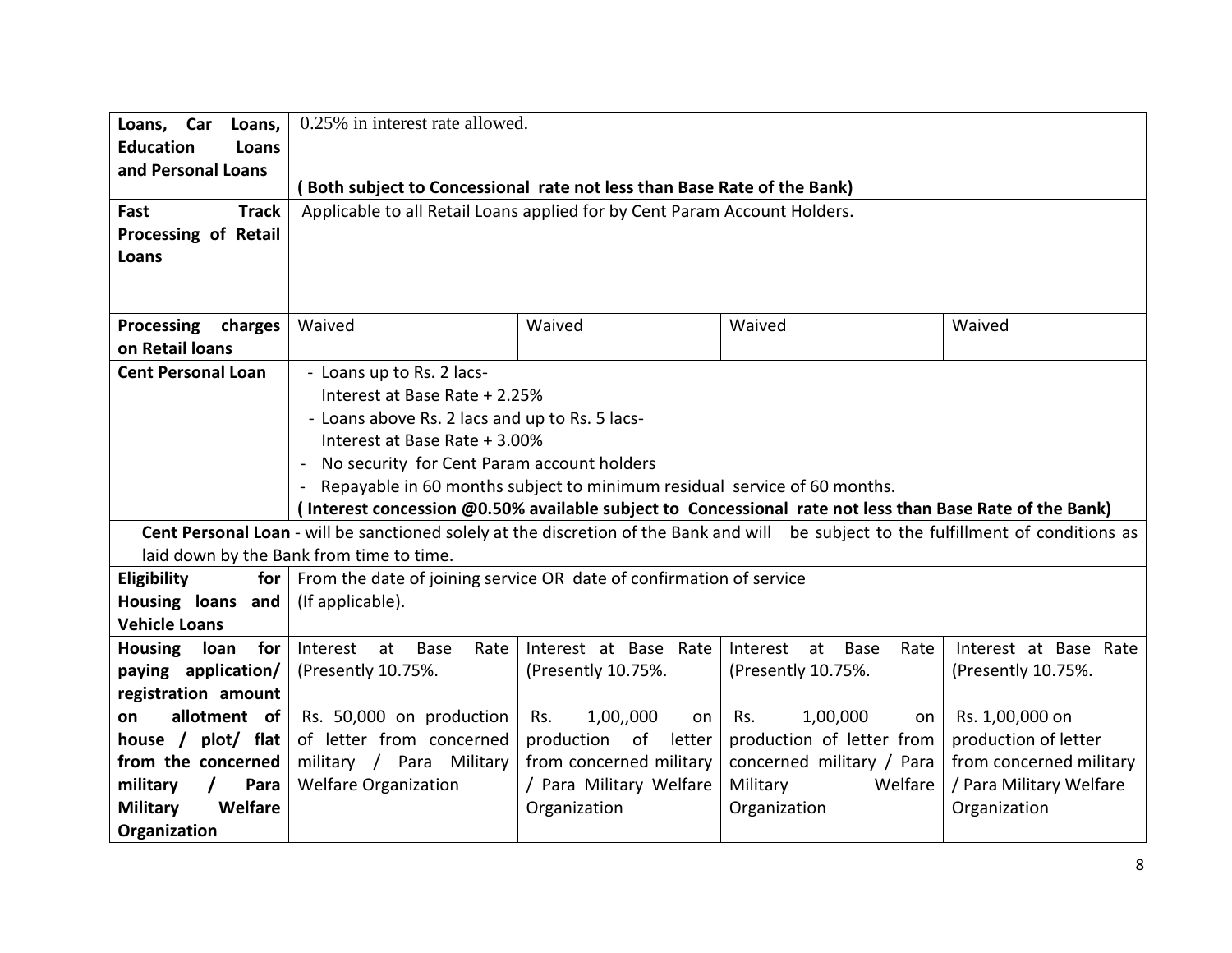| <b>Takeover of existing</b>   | Allowed                                                                                               | Allowed                | Allowed                                                                                                        | Allowed |
|-------------------------------|-------------------------------------------------------------------------------------------------------|------------------------|----------------------------------------------------------------------------------------------------------------|---------|
| <b>Housing</b><br>Loan        |                                                                                                       |                        |                                                                                                                |         |
| availed<br>from               |                                                                                                       |                        |                                                                                                                |         |
| <b>Service</b><br>concerned   |                                                                                                       |                        |                                                                                                                |         |
| <b>Organizations</b> such     |                                                                                                       |                        |                                                                                                                |         |
| as NGIF OR AGIF etc.          |                                                                                                       |                        |                                                                                                                |         |
| period<br>Repayment           | Period of 25 years or 70 years of age, whichever is earlier.                                          |                        |                                                                                                                |         |
| of Housing Loans              |                                                                                                       |                        |                                                                                                                |         |
| Interest on Housing           | Up to Rs. 30 lacs = Base Rate                                                                         |                        |                                                                                                                |         |
| Loans                         | Above Rs. 30 lacs $-$ Up to Rs. 75 lacs = Base Rate +0.25%                                            |                        |                                                                                                                |         |
|                               | Above Rs. 75 lacs = Base Rate +0.50%                                                                  |                        |                                                                                                                |         |
|                               |                                                                                                       |                        | (Interest concession @0.50% available subject to Concessional rate not less than Base Rate of the Bank. At     |         |
|                               |                                                                                                       |                        | present, the Rate of Interest after allowing concessions on all the slabs is, Base Rate ie. 10.75% Per annum)) |         |
| <b>Prepayment Charges</b>     | No Prepayment Charges.                                                                                |                        |                                                                                                                |         |
| in Housing Loans              |                                                                                                       |                        |                                                                                                                |         |
| <b>Eligibility of Housing</b> | Income of Spouse/ Children can be included to arrive at eligible quantum of Loan.                     |                        |                                                                                                                |         |
| <b>Loan Amount</b>            |                                                                                                       |                        |                                                                                                                |         |
| Loan<br>Cent<br>Home          | - Loan for renovation of existing house, refurbishing, purchase of house hold gadgets and furniture.  |                        |                                                                                                                |         |
| <b>Plus</b>                   | - Loan up to Rs. 10 lacs.                                                                             |                        |                                                                                                                |         |
|                               | - For existing Housing loan borrowers having minimum 36 months satisfactory repayment.                |                        |                                                                                                                |         |
|                               | - Interest Rate - same as existing Housing Loan for renovation and 1% above existing housing loan for |                        |                                                                                                                |         |
|                               | refurbishing, purchase of gadgets and furniture.                                                      |                        |                                                                                                                |         |
| <b>Margin Requirement</b>     | 10% for loans up to Rs.25 lacs.                                                                       |                        |                                                                                                                |         |
| for Housing Loans             |                                                                                                       |                        |                                                                                                                |         |
|                               | 25% for loans above Rs. 25 lacs.                                                                      |                        |                                                                                                                |         |
|                               |                                                                                                       |                        |                                                                                                                |         |
| Margin requirement            | 5%                                                                                                    | 5%                     | 5%                                                                                                             | 5%      |
| Vehicle Loan<br>(for          |                                                                                                       |                        |                                                                                                                |         |
| new vehicles only)            |                                                                                                       |                        |                                                                                                                |         |
| <b>Vehicle Loans</b>          |                                                                                                       | Vehicle on easy terms: |                                                                                                                |         |
| (Cent Vehicle)                | Repayment Period -                                                                                    |                        |                                                                                                                |         |
|                               | (i) In case of New Vehicle: For four wheelers upto Maximum 84 months                                  |                        |                                                                                                                |         |